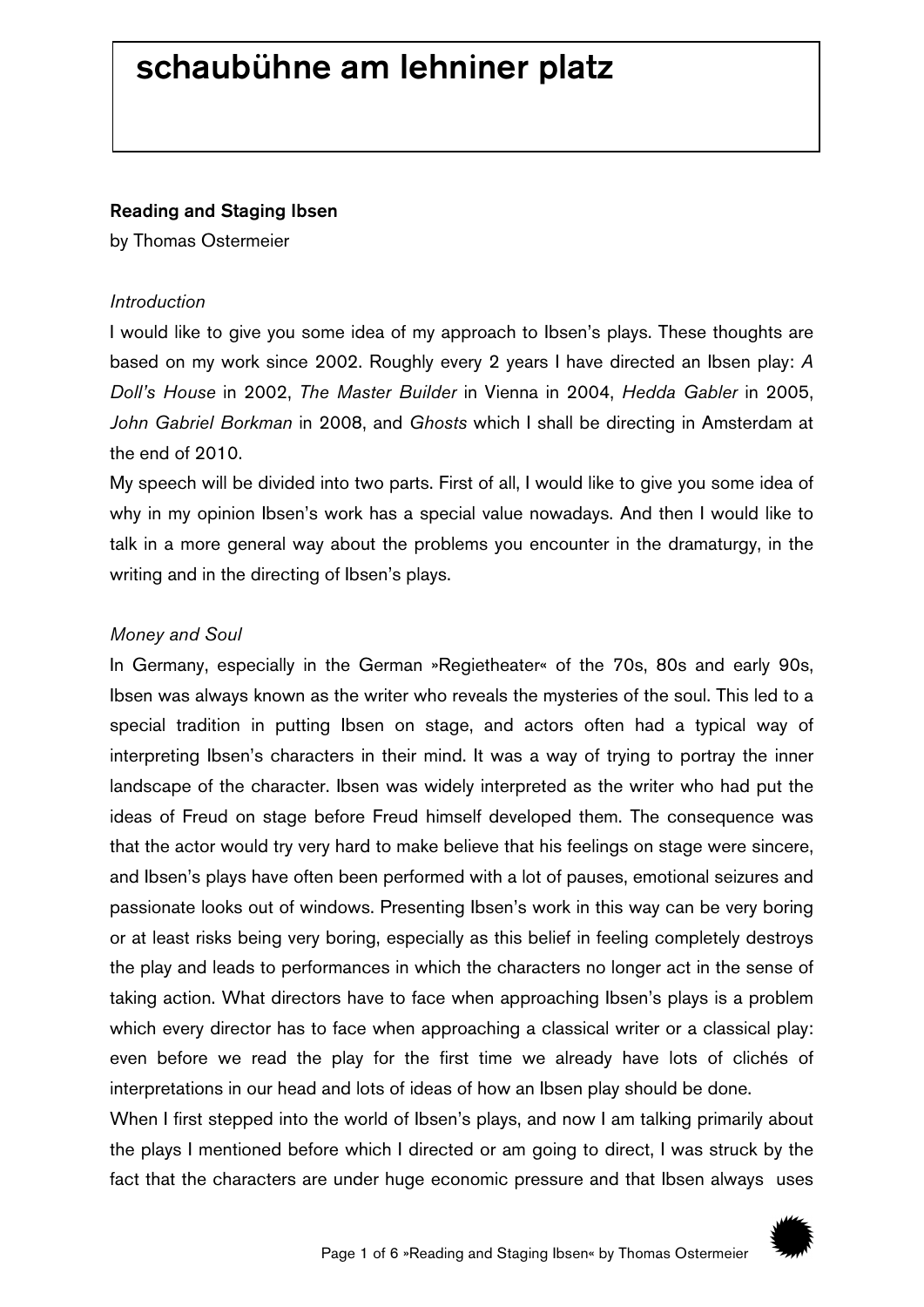this economic pressure as the motor of the play. And for me this is the link to today's time which makes this writer so contemporary. In Germany – and I suppose this is also transferable to the rest of Europe – since the beginning of the 90s the prime neoliberal ideas of our societies are threatened by growing economic fears, meaning that people are obsessed by the fear of dropping down the social ladder and of losing their social status. This can mainly be seen in the middle class, which until the 90s was the winner of the so-called glorious »Wirtschaftswunder of the 50s«. In the 80s we had to face mass unemployment for the first time since the Second World War, and in the 90s and the zero years the economic crisis meant that the middle class were confronted with the danger of losing their jobs, their wealth, their social status. And a society where jobs and money are everything is a society where religion, nation and family have lost their power. Somebody who is jobless and has no money is faced with being a complete nobody with no reason to go on living. *Or* they try to find a meaning in life in values which were most important in the golden age of bourgeois society, like family values, in marriage, in Christian religion, in having children and being a good mother to them. This is something which is very popular in Germany at the moment and in our generation has created a new kind of bourgeoisie known as »die neue Mitte«.

I mentioned two very important subjects which I found in Ibsen's plays. First of all the overall issue of economic pressure and financial worries. Second, the aspect of family, the pressure on the role of a woman in the time of Ibsen and nowadays, especially in the new conservative spirit we have to face now and which impacts on society, where I see parallels in the difficulties of being a couple, having children and trying to solve the problem of having a family life then and now.

First of all I would like to give you some examples regarding the economic pressure:

*A Doll's House:* Helmer, bank director and the loans. The fact that Nora does not want her husband to know about the loans she got from Krogstad.

*Hedda Gabler:* Tesman's career as a professor put into danger by Løvborg. The house he bought which he cannot afford if he does not get the job.

*John Gabriel Borkman:* Of course, him speculating and losing everything. The magic belief in the power of money to solve all our problems is the core of the play.

So what we have here – and there are more examples in the other plays, but I would like to concentrate on these examples – is that the characters are completely preoccupied with constant worries about financial or economic issues. This unwavering belief in the power of money destroys every human relationship. Especially the male characters

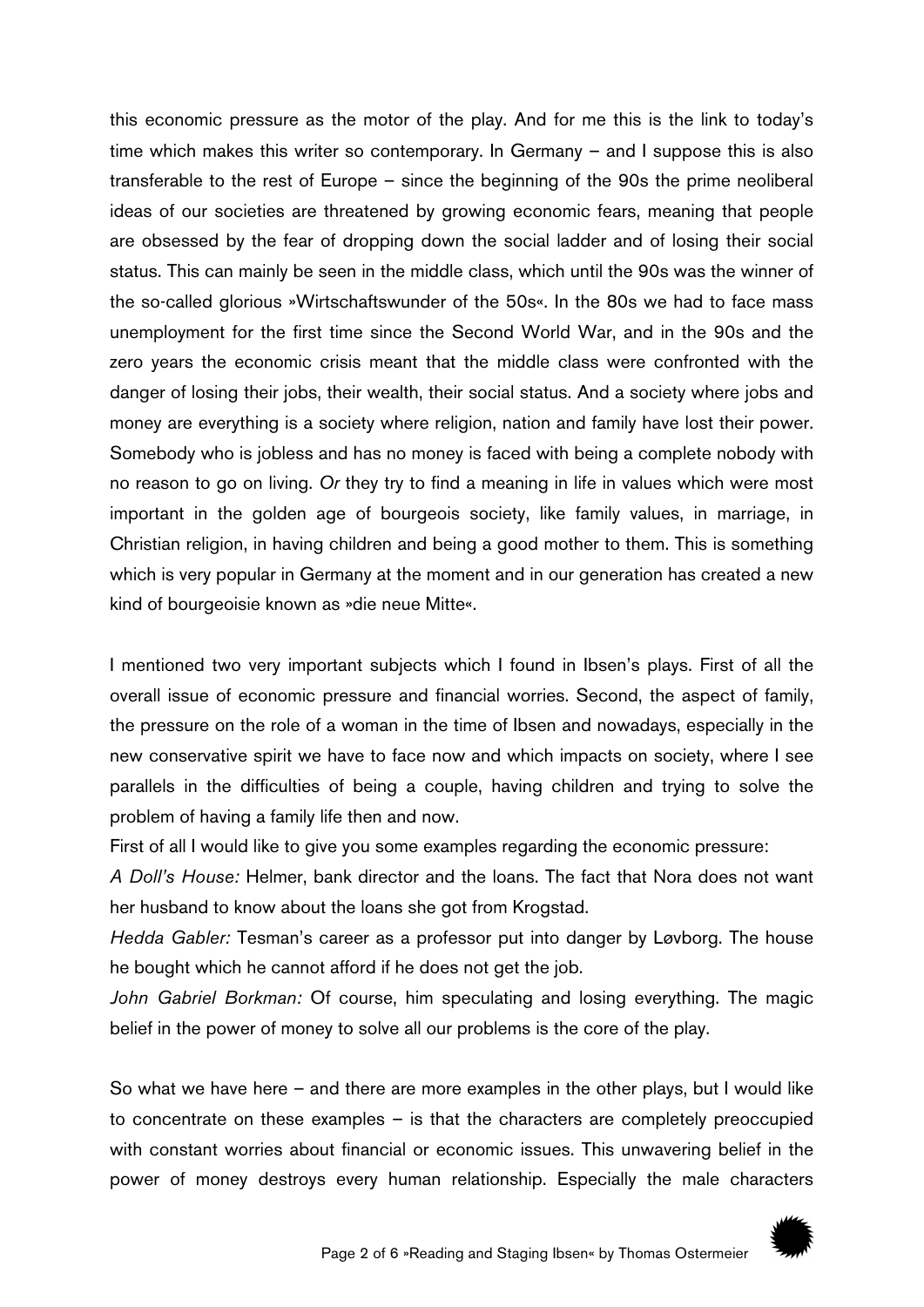become more or less narrow-minded and blind to other needs around them. Career, social status, money, status symbols like the house in *Hedda Gabler* are more important than the human beings around them, more important than emotional relationships, more important than love, friendship, even family bonds in the example of the two sisters in *Borkman*. For financial reasons Borkman decides to marry the woman he does not love and gives the woman he loves to another man, sacrificing her for his career. He destroys even the tie between the twin sisters*,* which is traditionally considered the strongest possible tie between human beings. So, in contrast to the cliché of characters in Ibsen's plays and the interpretation of them in German theatres let's say from the late 50s until beginning of the 90s, the characters have sacrificed their souls, their emotions, their passions, their love or their ability to love to their financial desire. They are living in a rationalized, secularized cold world where some of them still try to maintain other values but then suffer total shipwrecks in this world like Elvsted, like Nora, like Mrs. Alving. Actually, and this is one of my main points, as you may already have understood, I am fascinated by this writer because he shows how bourgeois individuals try to find a way in a completely cold world without abandoning the ideals that the bourgeoisie pretends to have. But as we know since Richard Sennett's *The Corrosion of Character* (»Der flexible Mensch«) this is difficult and becomes more and more difficult as shown by Engstrand in *Ghosts* or Brack in *Hedda Gabler* – the cynical and less emotional characters in Ibsen's plays tend to triumph. So what's interesting to me as a director is to have a writer who shows how human beings with all their emotions try to survive with their souls intact in a completely materialistic and rationalized world, where only the power of money rules. And I think these are things which can be observed in our daily life: our physical appearance, what the body expresses or doesn't express or the way what it expresses is no longer readable – how this is influenced by our brave new world. Very often modern societies, especially western democracies, have to face physical and mental problems. Physical problems such as not feeling well in our bodies, having problems in our modern system, having to fight diseases like illnesses of the nervous system, burnout syndrome, the complete loss of the connection to our bodies, depression. We have to face the fact that our materialistic view of the world can be re-discovered as symptoms in our bodies.

And this is the very interesting link in staging Ibsen's dramas nowadays, examining how this way of life affects our physical appearance, what kind of social and physical approach we have to each other.

And now, this leads me to the second part of my thoughts which are more common points in the drama of Henrik Ibsen and how these are linked to my passion for special

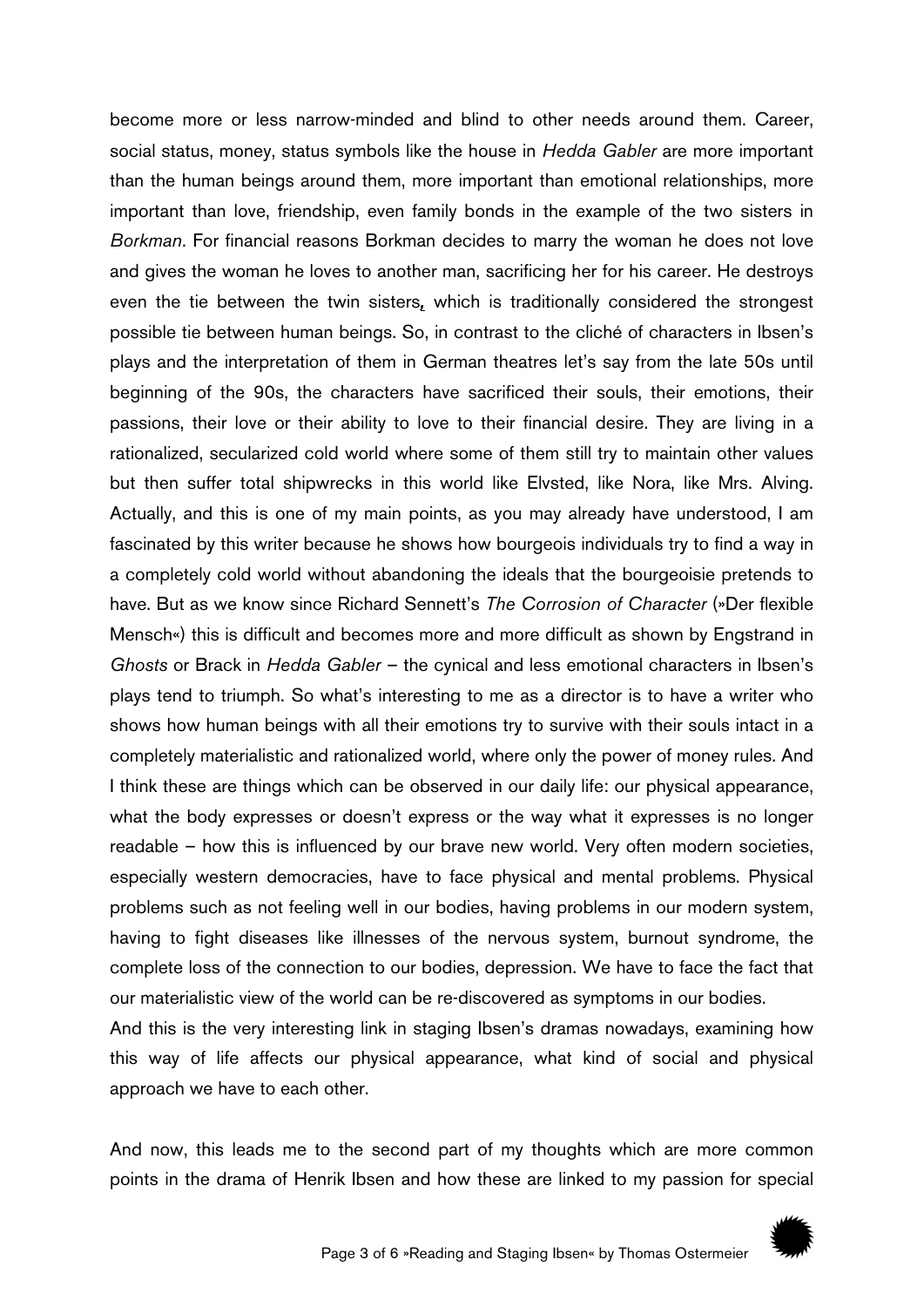sociological views of the human being or of theatre as a sociological laboratory that examines the behaviour of human beings.

## *The Writer of the Exposition and the Two Dramas*

For 2500 years, text-based theatre has had the idea that the human being reveals his capacity for being good or bad especially in situations which can be considered dramatic, like after an airplane crash when a few people have survived on an isolated island and they have nothing more to eat or drink. This is more of a Hollywood dramaturgy in which we soon find out through the development of the story that people are capable of sacrificing themselves, giving the last water to others, but also capable of killing someone in order to survive. In Ibsen's plays the dramatic situation is usually much more difficult and complex. This is due to the fact that, after the bloody medieval times in which conflicts until the end of the 19th century could be solved by weapons, in duels, bourgeois society is less violent. So the complexity of the conflicts is much more complicated than in a Shakespeare drama where »I kill in order to become the king«. The conflict of Hedda Gabler for example, is, actually, quite difficult to describe: even if we cannot describe it easily, everybody amongst us can recognise Hedda Gabler's feelings: living the wrong life, being together with the wrong person, not being courageous enough to live an independent life, hating the others around her because they show her, like a mirror, how miserable and small her courage and ideals are.

So in order to tell you about all this, the writer Ibsen often decides to make an exposition out of half of the play (sometimes even more),which means preparing the drama, which is then done in one long breath of one or one and a half hours. And now I am coming back to the point in my first chapter: I think this exposition in Ibsen's plays is the biggest danger and trap every director risks in staging an Ibsen play. Because what mostly happens in this section of the play is that you play the drama and are overdramatic and emotional while the drama actually is not there yet. Most of the time Ibsen has one character who tells everything that is important for the audience to know to another character, and primarily we have the situation of simple conversations. As a lot of directors don't take this as an opportunity but try to put something into the scenes that is not there, they are caught in the trap.

And there is my point: I think this part of the play is for the director who is obsessed with sociological observation of human behaviour in daily life. Here lies the chance you can take when you direct Ibsen's plays. Because while directing you can be very nuanced

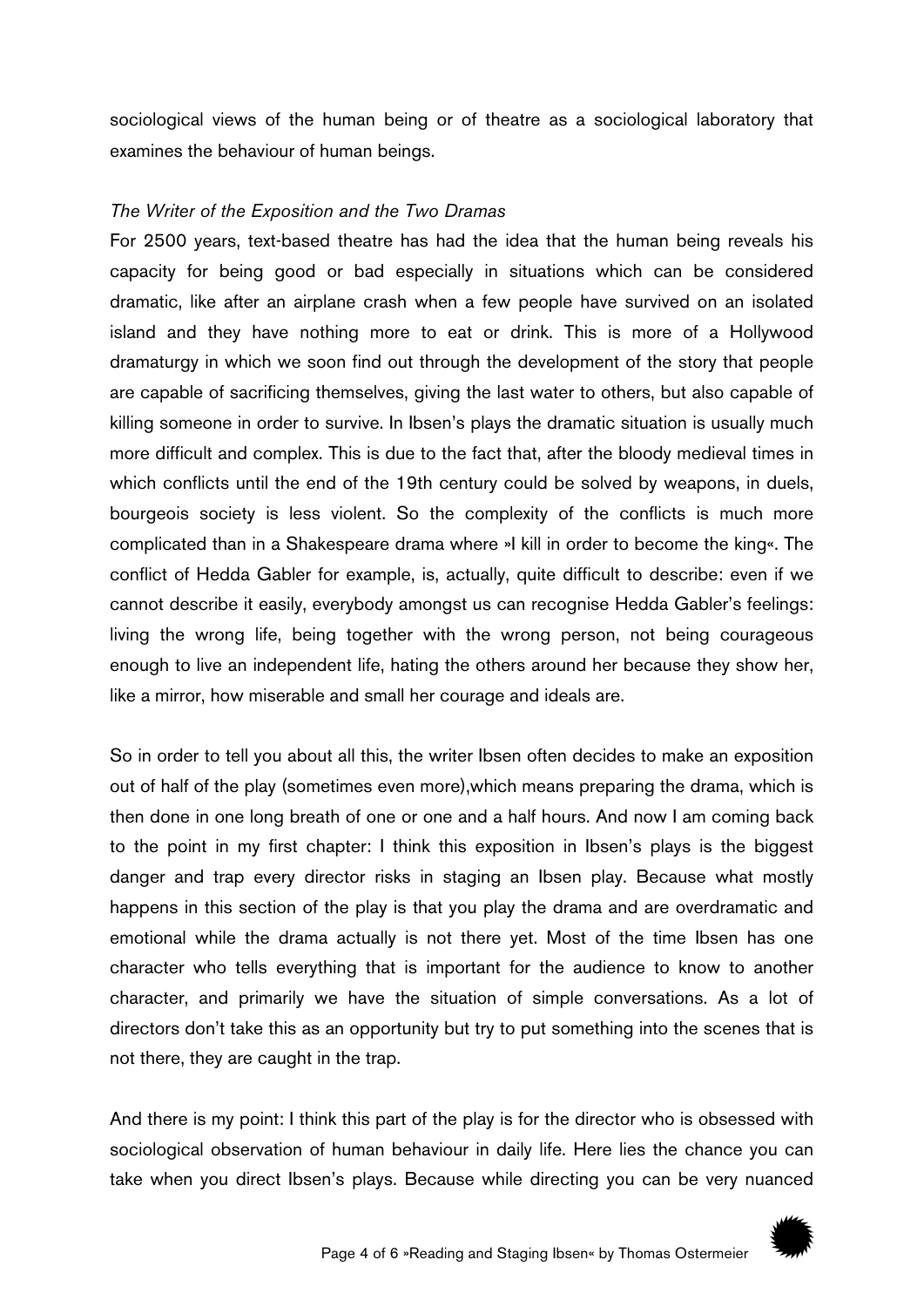and show how a body moves in space, how a body approaches another, how people shake hands, talk to each other while not watching each other, how they try to perform their happy life and so on. You have a laboratory without drama and this can be very exciting for directors like me, who are also interested in the appearances of daily life where you can already observe the effects of modern times. What Ibsen himself does in order to improve this situation of simple conversation a little bit is that often the characters tell the stories of the last years to the protagonists. The character confronts the protagonist with things from the past he or she would love not to be confronted with any more. This is true of Hilde Wangel in *The Master Builder*. This is true of Pastor Manders and Mrs. Alving who confront each other with the love they had. This is true of Løvborg in *Hedda Gabler*, who confronts Hedda with the ideals and the passion of her past. This is true of Christine Linde and Krogstad in *A Doll's House*. And it is certainly true of Ella and her effect on Gunhild in *John Gabriel Borkman*. So what Ibsen does is to confront the main characters of the play with ghosts from the past, to quote the title of one of his plays. And here we are facing the main topic of Ibsen's plays – something which is not a big surprise to anyone who knows Ibsen – that bourgeois society is built on lies and hypocrisy, or, to say it in German, on a »Lebenslüge« (life lie). And when these characters are confronted with the ghosts from the past, there is anxiety. This transforms the very nontheatrical situation of the conversation into a theatrical situation in which they are confronted with their younger self of the past via the ghosts who »appear« and the younger self is represented in this »Genganger« (Wiedergänger). Confronted with the fact that »when I was young I never wanted to become like these lying and hypocritical grown-ups«. So it is as if you were meeting your subconscious or as if you were meeting your emotions which are not meant to live in the house, but in the cellar.

And meeting these emotions can, of course, be very painful because it calls your whole life in question. The appearance of these characters is a challenge and at the same time a gift to the director: they can be in your living room and you don't recognize them, just as Nora doesn't notice Linde, they are coming out of the fog, which was what I tried to show in *John Gabriel Borkman*, they appear like Chimera behind glass like Løvborg in *Hedda Gabler* or they even fly from the sky, which is what I did with Hilde Wangel in *The Master Builder*.

So these are all theatrical effects or ways of staging this dramaturgy which improve the on the whole not very dramatic situation of the first half of Ibsen plays. It is as if there were two dramas happening: the drama which took place 5, 10, 15 years before the play